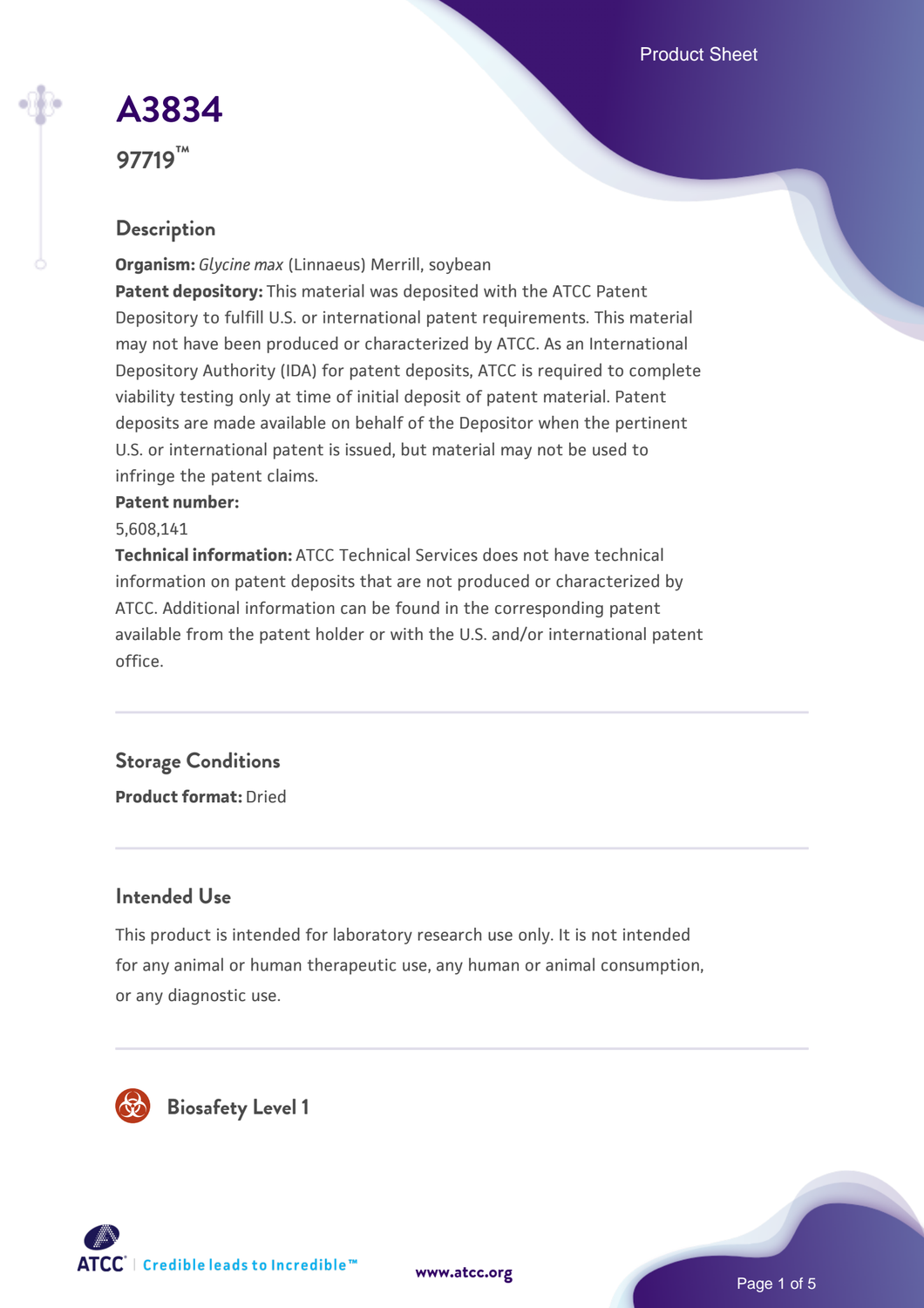**[A3834](https://www.atcc.org/products/97719)** Product Sheet

ATCC determines the biosafety level of a material based on our risk assessment as guided by the current edition of *Biosafety in Microbiological and Biomedical Laboratories (BMBL)*, U.S. Department of Health and Human Services. It is your responsibility to understand the hazards associated with the material per your organization's policies and procedures as well as any other applicable regulations as enforced by your local or national agencies.

# **Certificate of Analysis**

For batch-specific test results, refer to the applicable certificate of analysis that can be found at www.atcc.org.

#### **Notes**

Maturity group: III Soybean cultivar Seed content: 40.4% protein, 19.7% oil resistant to: charcoal rot (Macrophomina phaseolina)

# **Material Citation**

If use of this material results in a scientific publication, please cite the material in the following manner: A3834 (ATCC 97719)

# **References**

References and other information relating to this material are available at www.atcc.org.



**[www.atcc.org](http://www.atcc.org)**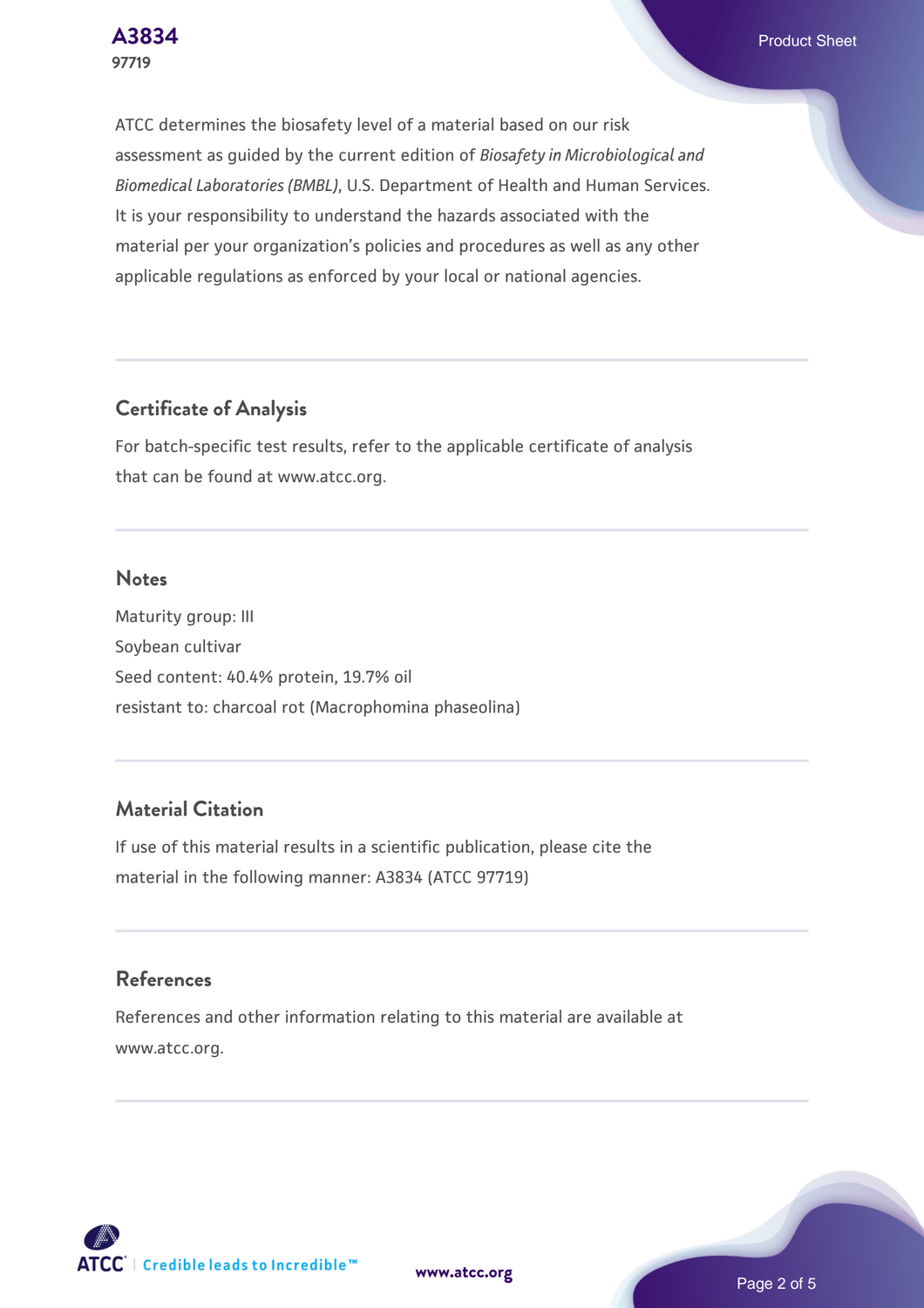#### **Warranty**

The product is provided 'AS IS' and the viability of ATCC® products is warranted for 30 days from the date of shipment, provided that the customer has stored and handled the product according to the information included on the product information sheet, website, and Certificate of Analysis. For living cultures, ATCC lists the media formulation and reagents that have been found to be effective for the product. While other unspecified media and reagents may also produce satisfactory results, a change in the ATCC and/or depositor-recommended protocols may affect the recovery, growth, and/or function of the product. If an alternative medium formulation or reagent is used, the ATCC warranty for viability is no longer valid. Except as expressly set forth herein, no other warranties of any kind are provided, express or implied, including, but not limited to, any implied warranties of merchantability, fitness for a particular purpose, manufacture according to cGMP standards, typicality, safety, accuracy, and/or noninfringement.

### **Disclaimers**

This product is intended for laboratory research use only. It is not intended for any animal or human therapeutic use, any human or animal consumption, or any diagnostic use. Any proposed commercial use is prohibited without a license from ATCC.

While ATCC uses reasonable efforts to include accurate and up-to-date information on this product sheet, ATCC makes no warranties or representations as to its accuracy. Citations from scientific literature and patents are provided for informational purposes only. ATCC does not warrant that such information has been confirmed to be accurate or complete and the customer bears the sole responsibility of confirming the accuracy and completeness of any such information.

This product is sent on the condition that the customer is responsible for and assumes all risk and responsibility in connection with the receipt, handling,

**[www.atcc.org](http://www.atcc.org)**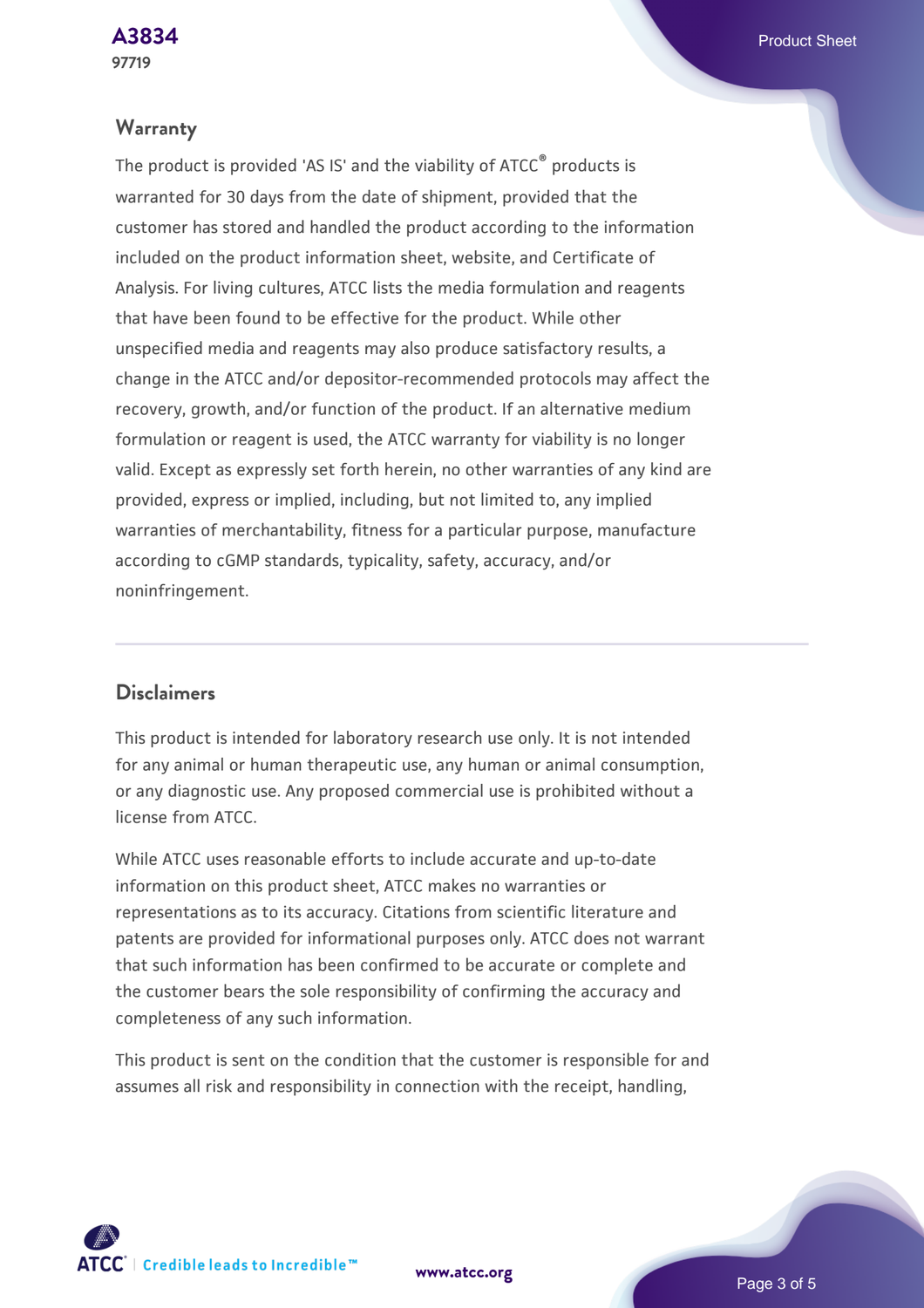storage, disposal, and use of the ATCC product including without limitation taking all appropriate safety and handling precautions to minimize health or environmental risk. As a condition of receiving the material, the customer agrees that any activity undertaken with the ATCC product and any progeny or modifications will be conducted in compliance with all applicable laws, regulations, and guidelines. This product is provided 'AS IS' with no representations or warranties whatsoever except as expressly set forth herein and in no event shall ATCC, its parents, subsidiaries, directors, officers, agents, employees, assigns, successors, and affiliates be liable for indirect, special, incidental, or consequential damages of any kind in connection with or arising out of the customer's use of the product. While reasonable effort is made to ensure authenticity and reliability of materials on deposit, ATCC is not liable for damages arising from the misidentification or misrepresentation of such materials.

Please see the material transfer agreement (MTA) for further details regarding the use of this product. The MTA is available at www.atcc.org.

This material is cited in a US and/or international patent and may not be used to infringe the claims. Depending on the wishes of the Depositor, ATCC may be required to inform the Depositor of the party to which the material was furnished.

# **Copyright and Trademark Information**

© ATCC 2021. All rights reserved. ATCC is a registered trademark of the American Type Culture Collection.

# **Revision**

This information on this document was last updated on 2021-05-19

# **Contact Information**